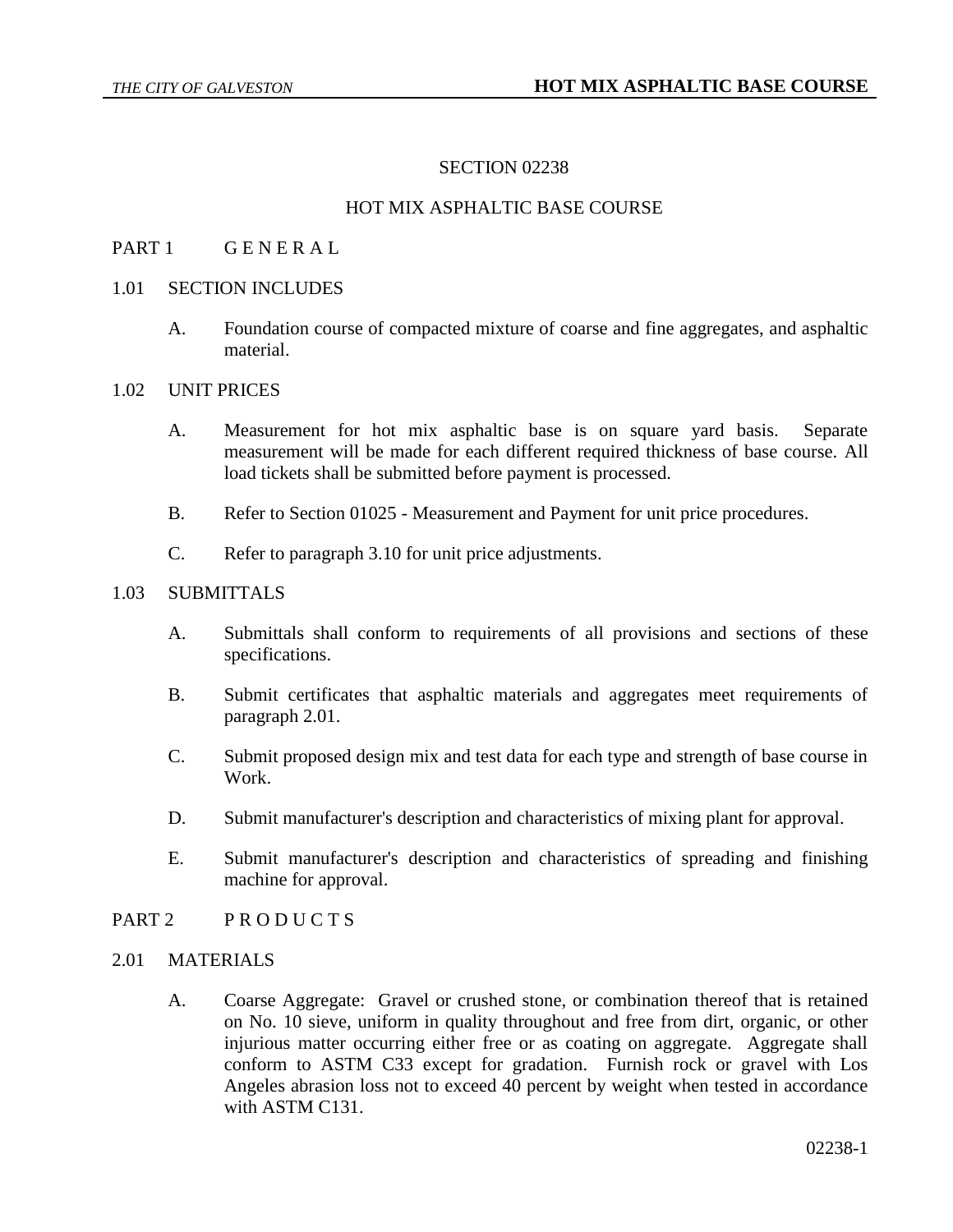- B. Fine Aggregate: Sand or stone screenings, or combination thereof, passing No. 10 sieve. Aggregate shall conform to ASTM C33 except for gradation. Use sand composed of sound, durable stone particles free from loams or other injurious foreign matter. Furnish screenings of same or similar material as specified for coarse aggregate. Plasticity index of that part of fine aggregate passing No. 40 sieve shall be not more than 6 when tested by Tex-106-E. Sand equivalent shall have a minimum value of 45 when tested by Tex-203-F.
- C. Composite Aggregate: Conform to the grading limits of TxDOT Item 340 for the paving type indicated on the Drawings.
- D. Asphaltic Material: Moisture-free homogeneous material which will not foam when heated to 347 degrees F, meeting the following requirements:

| <b>VISCOSITY GRADE</b>                       |                         |            |            |            |  |
|----------------------------------------------|-------------------------|------------|------------|------------|--|
| <b>TEST</b>                                  | $AC-10$                 |            | AC-20      |            |  |
|                                              | <b>MIN</b>              | <b>MAX</b> | <b>MIN</b> | <b>MAX</b> |  |
| Viscosity, 140°F stokes                      | 1000                    | 1200       | 2000       |            |  |
| Viscosity, 275°F stokes                      | 1.9                     |            | 2.5        |            |  |
| Penetration, 77°F, 100 g, 5 sec.             | 85                      |            | 55         |            |  |
| Flash Point, C.E.C., F.                      | 450                     |            | 450        |            |  |
| Solubility in trichloroethylene, percent     | 99.0                    |            | 99.0       |            |  |
| Tests on residues from thin film oven tests: |                         |            |            |            |  |
| Viscosity, 140°F stokes                      |                         | 3000       |            | 6000       |  |
| Ductility, 77°F, 5 cms per min., cms         | 100                     |            |            |            |  |
| Spot tests                                   | Negative for all grades |            |            |            |  |

- 1. Material shall not be cracked.
- 2. Owner's Representative will designate grade of asphalt to use after design tests have been made. Use only one grade of asphalt after grade is determined by test design for project.

#### 2.02 EQUIPMENT

A. Mixing Plant: Weight-batching or drum mix plant with capacity for producing continuously mixtures meeting specifications. Plant shall have satisfactory conveyors, power units, aggregate handling equipment, hot aggregate screens and bins, and dust collectors.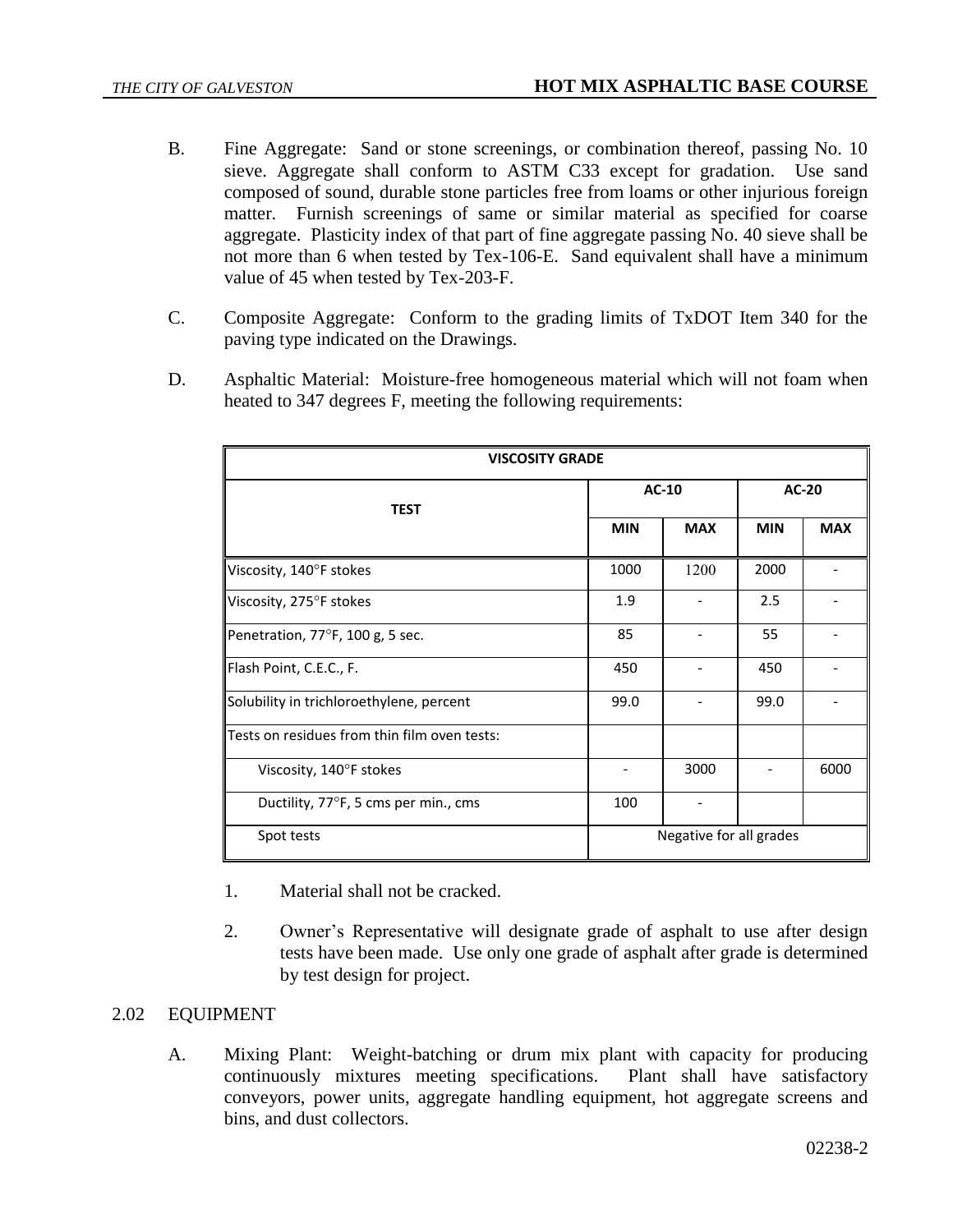Provide equipment to supply materials adequately in accordance with rated capacity of plant and produce finished material within specified tolerances. Following equipment is essential:

- 1. Cold aggregate bins and proportioning device
- 2. Dryer
- 3. Screens
- 4. Aggregate weight box and batching scales
- 5. Mixer
- 6. Asphalt storage and heating devices
- 7. Asphalt measuring devices
- 8. Truck scales
- B. Bins: Separate aggregate into minimum of four bins to produce consistently uniform grading and asphalt content in completed mix.

# 2.03 MIXES

- A. Employ and pay certified testing laboratory to prepare design mixes. Test in accordance with Tex-126-E, Tex-204-F, Tex-208-F, and Tex-227-F.
- B. Density and Stability Requirements:

|     | <b>Percent Density</b><br>Percent |         | <b>HVEEM Stability Percent</b> |  |  |
|-----|-----------------------------------|---------|--------------------------------|--|--|
| Min | Max                               | Optimum | Not Less Than                  |  |  |
| 95  | ٩q                                | 97      | 35                             |  |  |

C. Proportions for Asphaltic Material: As specified in TxDOT Item 340 for the mix type shown on the Drawings.

# PART 3 E X E C U T I O N

### 3.01 EXAMINATION

- A. Verify compacted subgrade is ready to support imposed loads.
- B. Verify lines and grades are correct.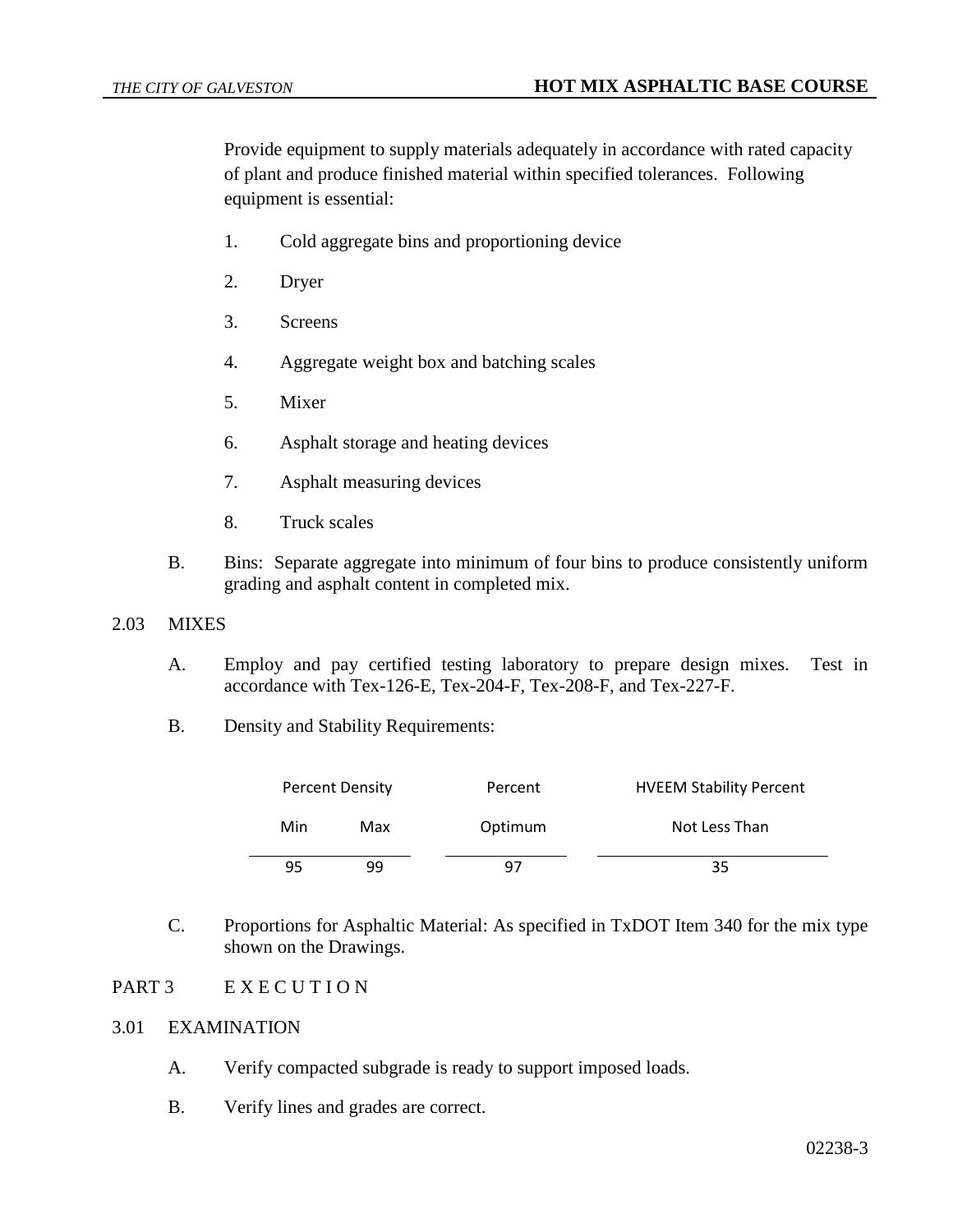### 3.02 PREPARATION

- A. Complete backfill of new utilities below future grade.
- B. Prepare subgrade in accordance with requirements of Section 02221 and Section 02225 or Section 02241.
- C. Correct subgrade deviations in excess of plus or minus 1/2 inch in cross section, or in 16-foot length by loosening, adding or removing material, reshaping and recompacting by sprinkling and rolling.
- D. Prepare sufficient subgrade in advance of base course for efficient operations.

# 3.03 PRIME COAT

A. Conform to requirements of Section 02511.

### 3.04 TACK COAT

A. Conform to requirements of Section 02512.

# 3.05 PLACEMENT

- A. Do not place asphaltic base when air temperature is below 50 degrees F and falling. Base may be placed when air temperature taken in shade and away from artificial heat is above 40 degrees F and rising.
- B. Haul prepared and heated asphaltic concrete mixture to project in tight vehicles previously cleaned of foreign material. Mixture shall be at temperature between 250 degrees F and 325 degrees F when laid.
- C. Spread material into place with approved mechanical spreading and finishing machine of screening or tamping type. Use track-mounted finish machine to place base course directly on earth subgrade.
- D. Place base courses 4 inches or greater in thickness in two or more layers, each having compacted thickness of not greater than 4 inches. Spread all lifts. Attain smooth course of uniform density to section, line and grades as indicated on Drawings.
- E. Place courses as nearly continuously as possible. Pass roller over unprotected ends of freshly laid mixture only when mixture has become cooled. When work is resumed, cut back laid material to produce slightly beveled edge for full thickness of course. Remove old material which has been cut away and lay new mix against fresh cut.
- F. When new asphalt is laid against existing asphalt, existing asphalt shall be saw cut full depth to provide straight smooth joint. Clean joint and apply tack coat before placement.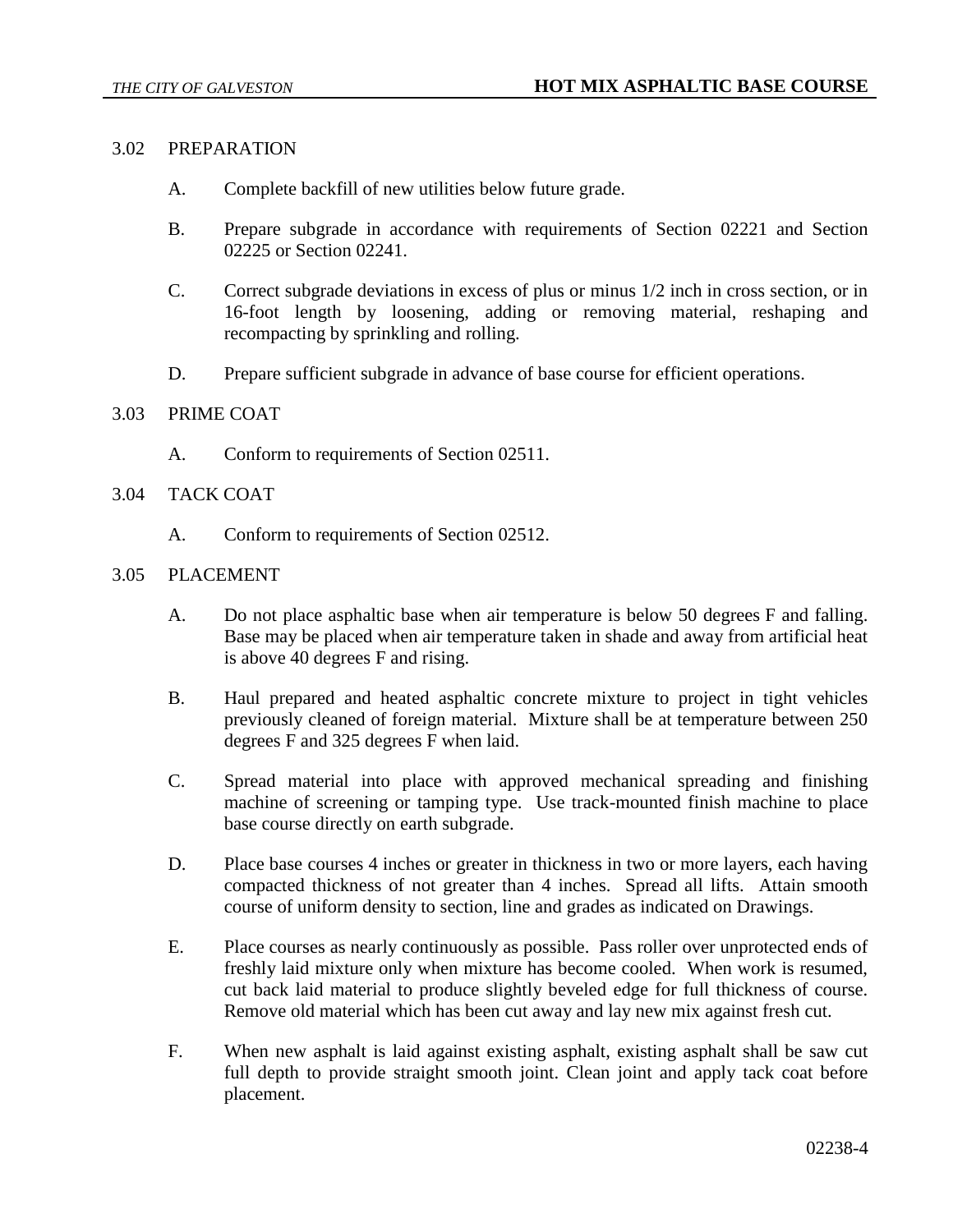G. In restricted areas where use of paver is impractical, spread and finish asphalt by mechanical compactor. Use wood or steel forms, rigidly supported to assure correct grade and cross section. Carefully place materials to avoid segregation of mix. Do not broadcast material. Remove any lumps that do not break down readily. Place asphalt courses in same sequence as if placed by machine.

# 3.06 COMPACTION

- A. Begin rolling while pavement is still hot and as soon as it will bear roller without undue displacement or hair cracking. Keep wheels properly moistened with water to prevent adhesion of surface mixture. Do not use excessive water.
- B. Compress surface thoroughly and uniformly, first with power-driven, 3-wheel, or tandem rollers weighing from 8 to 10 tons. Obtain subsequent compression by starting at side and rolling longitudinally toward center of pavement, overlapping on successive trips by at least one-half width of rear wheels. Make alternate trips slightly different in length. Continue rolling until no further compression can be obtained and all rolling marks are eliminated. Complete all rolling before mixture temperature drops below 175 degrees F.
- C. Along walls, curbs, headers and similar structures, and in all locations not accessible to rollers, compact mixture thoroughly with lightly oiled tamps.
- D. Compact base course to density not less than 92 percent of maximum possible density of voidless mixture composed of same materials in like proportions.

#### 3.07 TOLERANCES

- A. Furnish templates for checking surface of finished sections. Maximum deflection of templates, when supported at center, shall not exceed 1/8 inch.
- B. Completed surface, when tested with 10-foot straightedge laid parallel to center line of pavement, shall show no deviation in excess of 1/8 inch in 10 feet. Correct any surface not meeting this requirement.

#### 3.08 FIELD QUALITY CONTROL

- A. Testing will be performed under provisions of Section 01410 Testing Laboratory Services.
- B. Minimum of one core will be taken at random locations per 1000 feet per lane of roadway or 1000 square yards of base to determine in-place depth and density.
- C. In-place density will be determined in accordance with Tex-207-F and Tex-227-F from cores or sections of asphaltic base located near each core. Other methods of determining in-place density, which correlate satisfactorily with results obtained from roadway specimens, may be used when approved by the Owner's Representative.